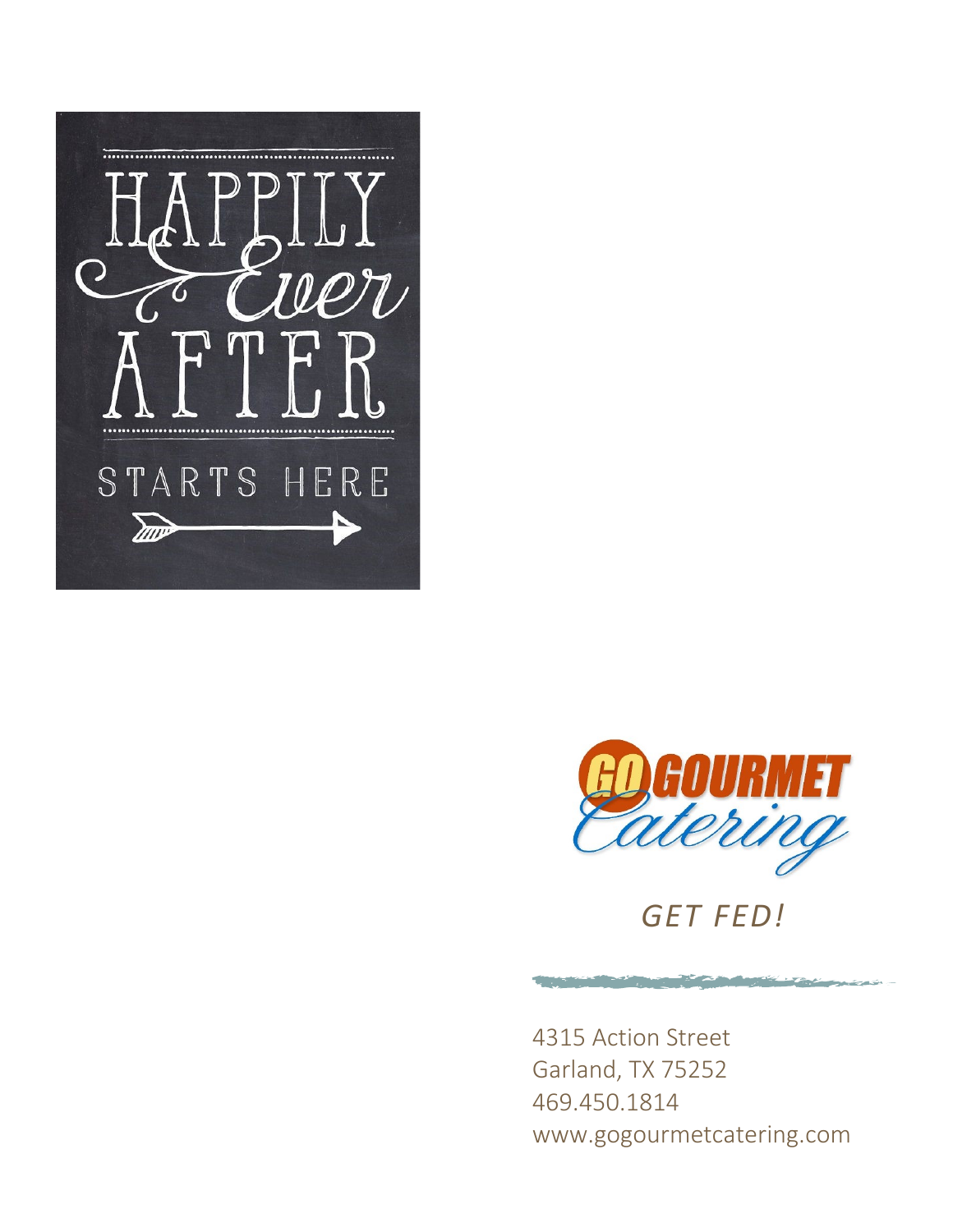## **DIAMOND WEDDING MENU** (SELECT TWO)

MARYLAND CRAB CAKES Remoulade and Garlic Aioli

BOUCHEE PUFFS Cremini Mushrooms and Camembert

ENDIVE Cured Salmon and Flying Fish Roe

CROSTINI Duck breast and Fennel Raisin Compote

FLANK STEAK Caramelized Onion Marmalade with Horseradish Crème on Sour Dough Crouton

PROSCIUTTO WRAPPED HEARTS OF PALM Bitter Green Chimichurri Sauce

### **PLATTERS** (SELECT ONE)

TROPICAL FRUIT DISPLAY

EUROPEAN CHEESE AND BERRY DISPLAY WITH CRACKERS AND **CROSTINIS** 

GRILLED VEGETABLE DISPLAY

# **ENTRÉES** (SELECT ONE)

### CARVED BEEF TENDERLOIN

STATION Horseradish, Stone Ground Mustard, Au Jus, Rustic Rolls

#### NORTH ATLANTIC SALMON Maryland Crab Hollandaise

### HERB AND MUSTAR CRUSTED LAMB CHOPS

CARVED STUFFED CHICKEN Prosciutto, Mozzarella, Sundried Tomatoes, Cremini Mushrooms in a Madeira Sauce

### $SIDES$  (SELECT THREE)

FIELD GREEN SALAD WITH SLIVERED ALMONDS, SLICED STRAWBERRIES AND TEXAS GOAT **CHEESE** 

MESCLUN AND ARUGULA MIX WITH DRIED APRICOTS, SPICED PECANS, AND RICOTTA SAI ATA

SAUTÉED BABY SUNBURST SQUASH AND **CORGETTES** 

ASPARAGUS DRIZZLED WITH LEMON OLIVE OIL

TRUFFLED MAC-N-CHEESE

PARMESAN POTATO AU GRATIN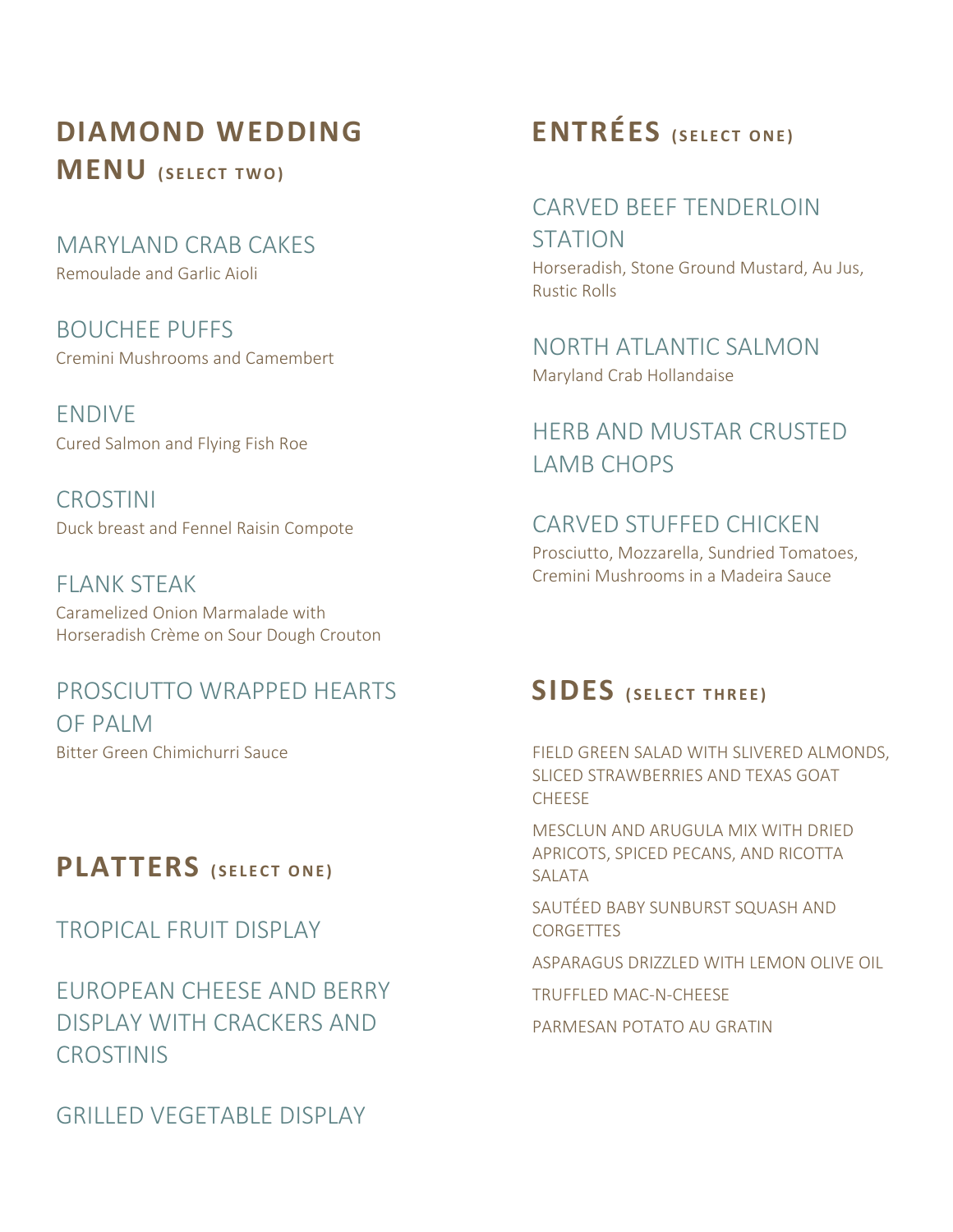## **WHAT'S INCLUDED…**

Rolls and Butter

Water, Coffee and Iced Tea Service

Displays, Chafers and Passed Trays and China Plates

Glass Water and Wine Goblets

Buffet China Plate Service Including Salad and Dinner Plates

Stainless Silverware and Linen Napkins

Cake Cutting Service

## **PRICE PER PERSON**  \$55.99 **(BASED ON 100PP)**

Sample Price for 100 Guests = \$5599.00

20% Equipment and Labor Charge - \$1119.80

Sales Tax (8.25%) - \$554.30

Suggested Gratuity - \$800.00

Sample Total - \$8033.10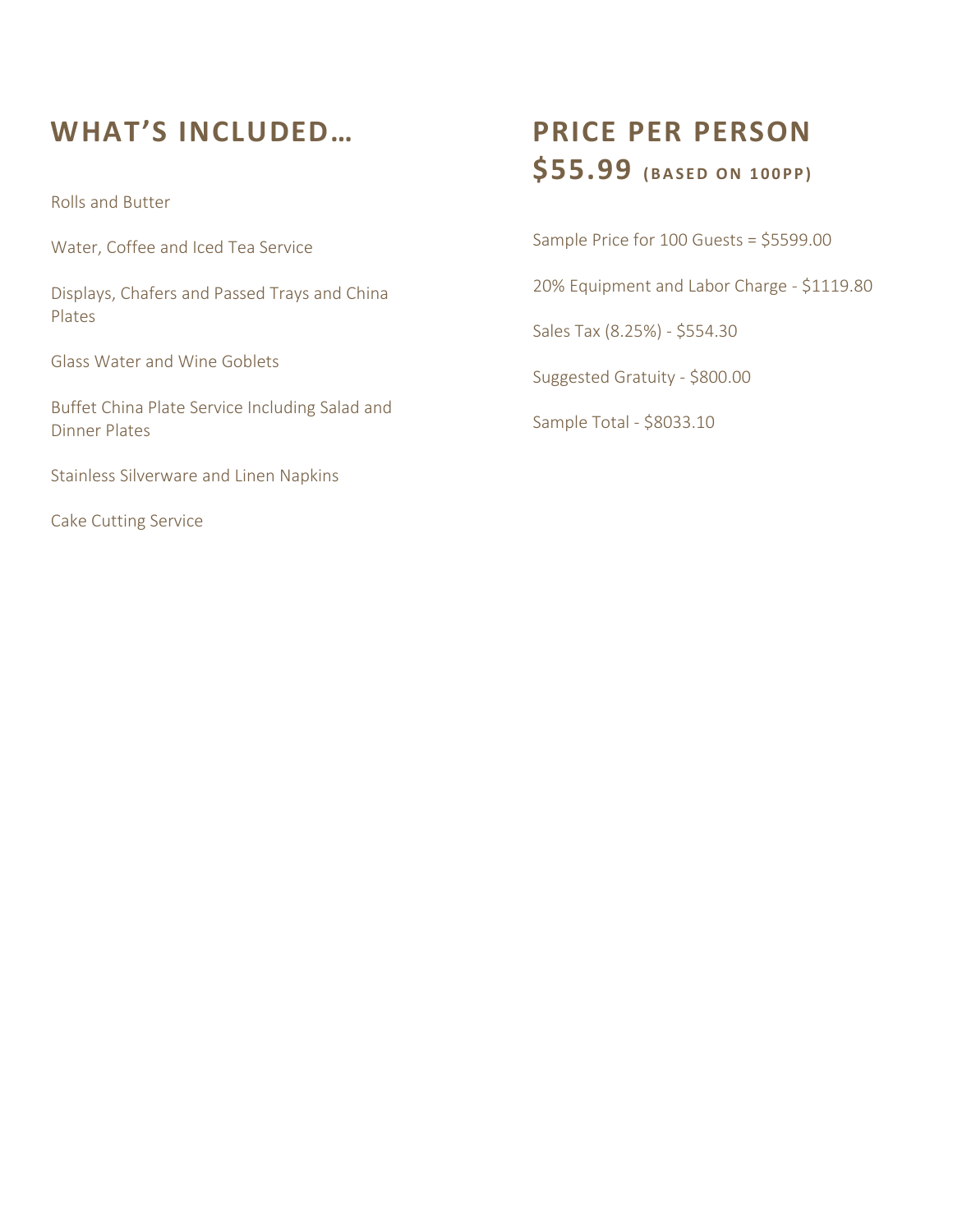#### **GOLD WEDDING MENU ( S E L E C T T W O )**

CHILLED GULF SHRIMP SHOOTERS Chipotle Cocktail Sauce

TARTLET Artichoke and Spinach with Lemon Aioli

DUO OF BRUSCHETTAS Tomato Basil and Gorgonzola, Pecan and Pear

DATES Stuffed with Pancetta and Danish Blue

PHYLLO CUPS Tri-Colored Peppers Mousse with Slivered Grape

SMOKED SALMON Chive Crème Fraiche, Red Onion, Egg on Lavosh

### **PLATTERS** (SELECT ONE)

SEASONAL FRUIT DISPLAY

DOMESTIC CHEESE DISPLAY WITH **CRACKERS** 

VEGETABLE CRUDITE DISPLAY

# **ENTRÉES** (SELECT ONE)

#### TRI-TIP SIRLOIN CARVING STATION

Horseradish, Stone Ground Mustard, Au Jus, Rustic Rolls

PORK TENDERLOIN WITH AN APPLE LEAK CONFIT

PARMESAN HERB CRUSTED TILAPIA WITH SWEET CHILI AND BALSAMIC GLAZE

CHICKEN MILANSE WITH LEMON CAPER BUERRE BLANC

### **SIDES** (SELECT THREE)

SPINACH SALAD WITH FUJI APPLES, CANDIED WALNUTS AND DANISH BLUE CHEESE

TRADITIONAL CAESAR

CHEF'S VEGETABLE MELANGE

FRENCH GREEN BEAN ALMONDINE

BASIL MASHERS

WILD RICE PILAF WITH CRANBERRY AND ALMONDS

ROSEMARY AND PEPPER ROASTED NEW POTATOES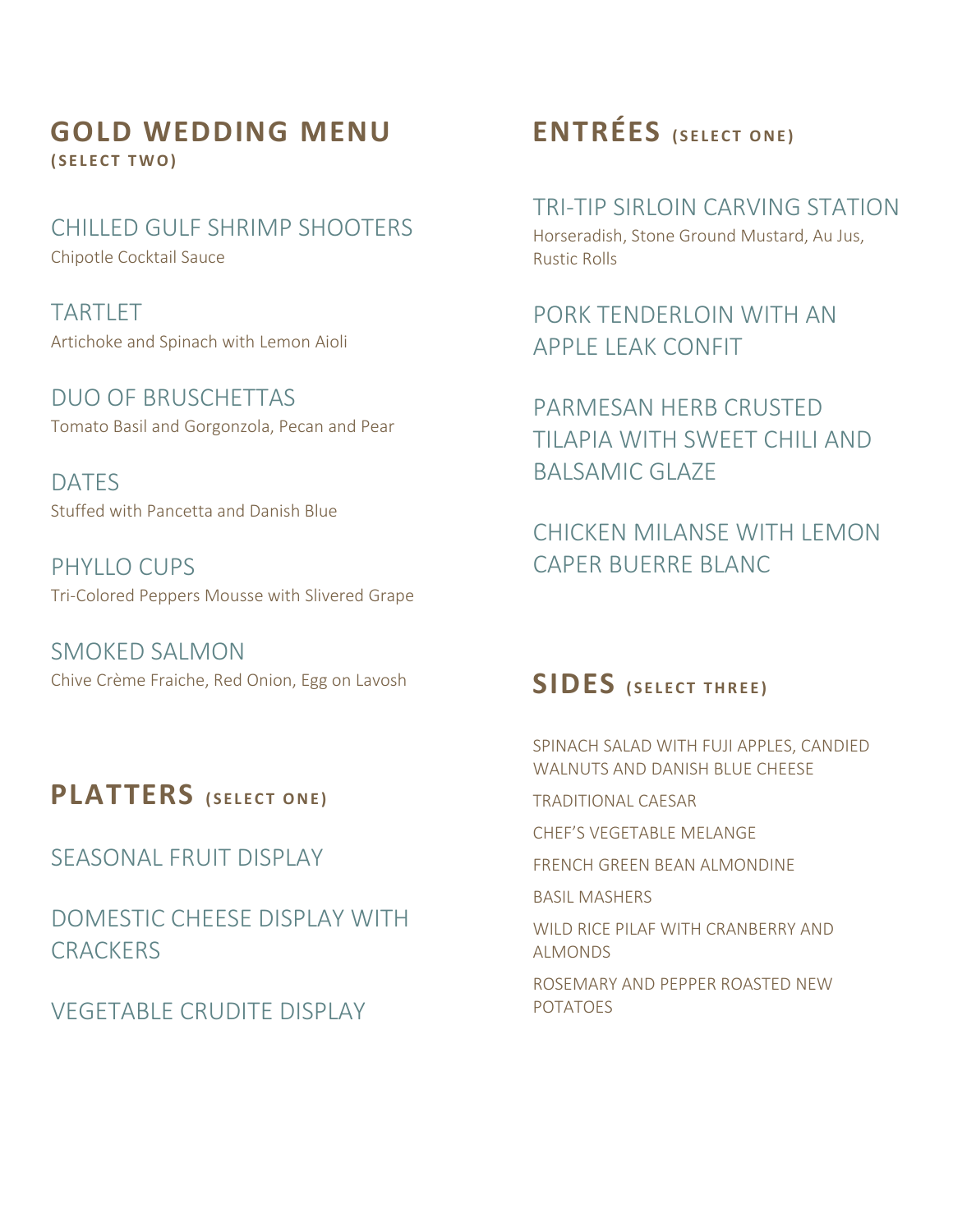## **WHAT'S INCLUDED…**

Rolls and Butter

Water, Coffee and Iced Tea Service

Displays, Chafers and Passed Trays and Upgraded Plastic Plates

Buffet China Plate Service Including Salad and Dinner Plates

Glass Water Goblets

Stainless Silverware and Linen Napkins

Cake Cutting Service

## **PRICE PER PERSON**   $$35.99$  (BASED ON 100 PP)

Sample Price for 100 Guests = \$3599.00

20% Equipment and Labor Charge - \$719.80

Sales Tax (8.25%) - \$356.30

Suggested Gratuity - \$500.00

Sample Total - \$4818.80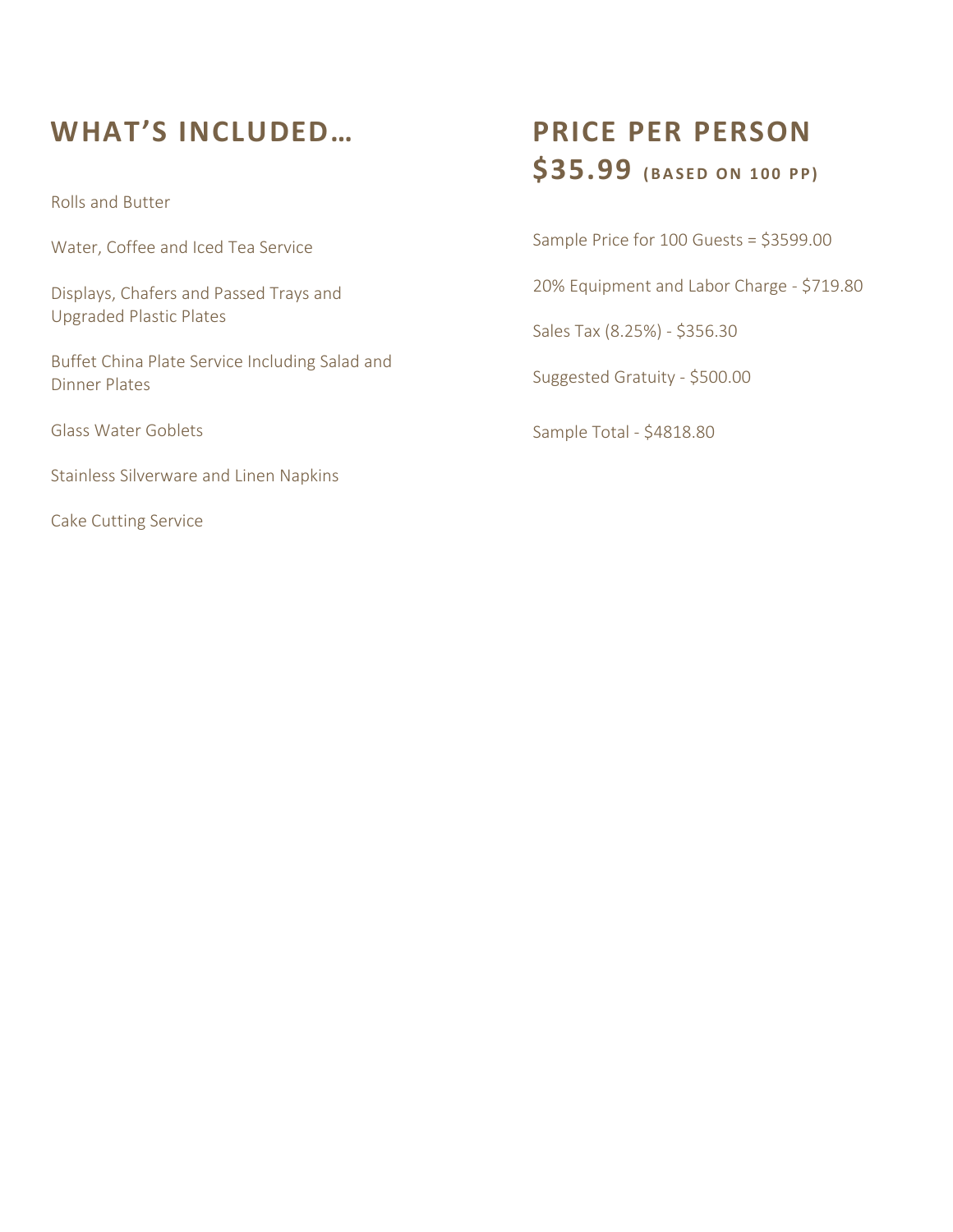#### **SILVER WEDDING MENU ( S E L E C T T W O )**

SWEDISH MEATBALLS

#### ARTICHOKE HERB MUSHROOMS

POTATO SKINS Cheddar, Bacon, Chives, Sour Cream

MINI QUICHE Swiss and Ham

DEVILED EGGS

VEGETARIAN EGG ROLLS Dipping Sauce

# **ENTRÉES** (SELECT ONE)

PENNE RIGATE Grilled Chicken, Sundried Tomatoes, Broccoli in Parmesan Cream Sauce

CHICKEN SPINACH LASAGNA

CHOPPED STEAK WITH MARSALA MUSHROOM SAUCE

BAKED SPINACH ARTICHOKE CHICKEN

### $SIDES$  (SELECT THREE)

GARDEN SALAD TRADITIONAL CAESAR VEGETABLE MEDLEY BACON AND ONION GREEN BEANS GARLIC MASHED POTATOES PARMESAN HERB COUSCSOUS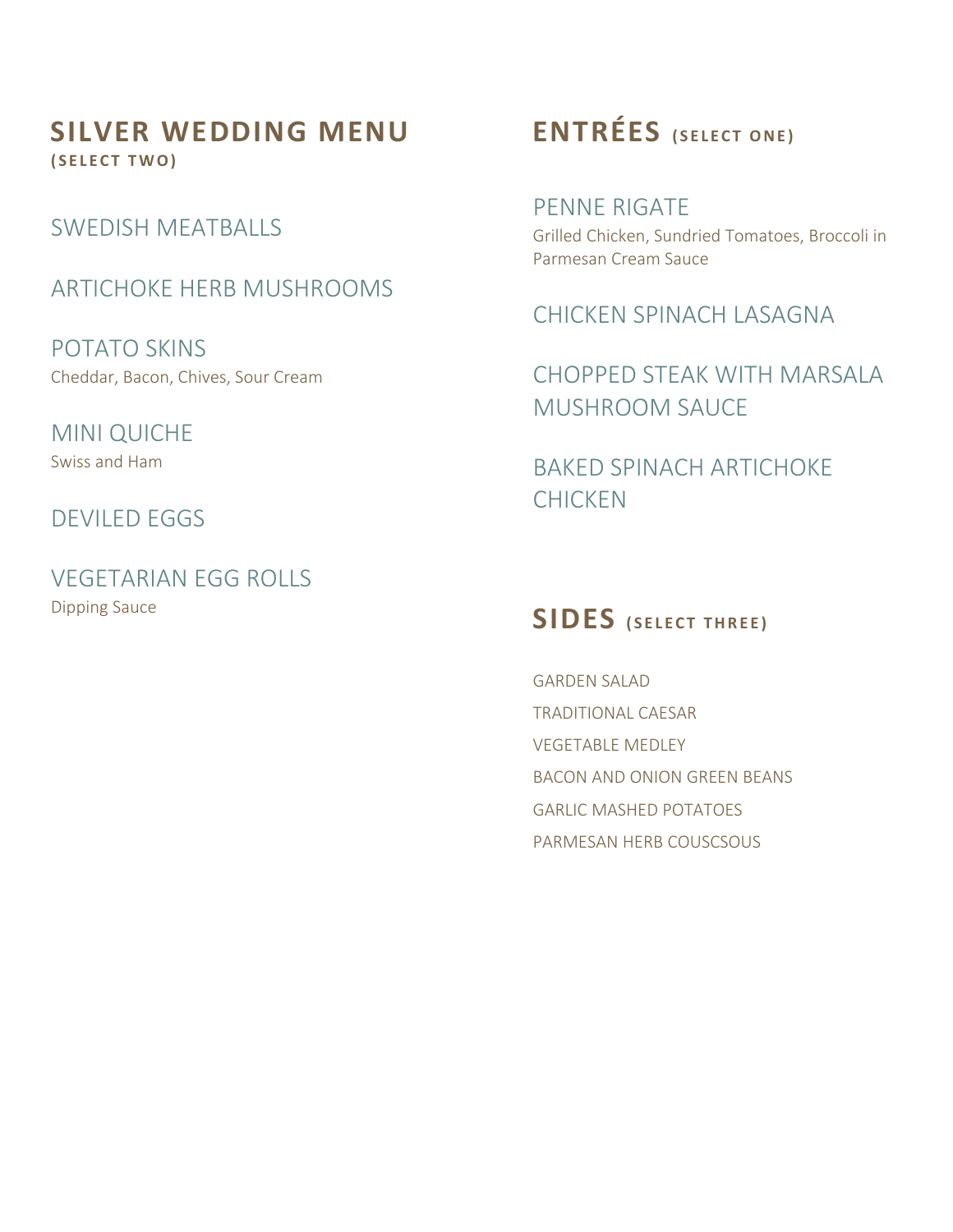## **WHAT'S INCLUDED…**

Rolls and Butter

Water and Iced Tea Service

Displays, Chafers and Passed Trays and Upgraded Plastic Plates

Disposable Buffet Plastic Plate Service Including Salad and Dinner Plates

Plastic Water Glasses

Plastic Silverware and Paper Napkins

Cake Cutting Service

## **PRICE PER PERSON**   $$22.99$  (BASED ON 100 PP)

Sample Price for 100 Guests = \$2299.00

20% Equipment and Labor Charge - \$459.80

Sales Tax (8.25%) - \$227.60

Suggested Gratuity - \$300.00

Sample Total - \$3286.40